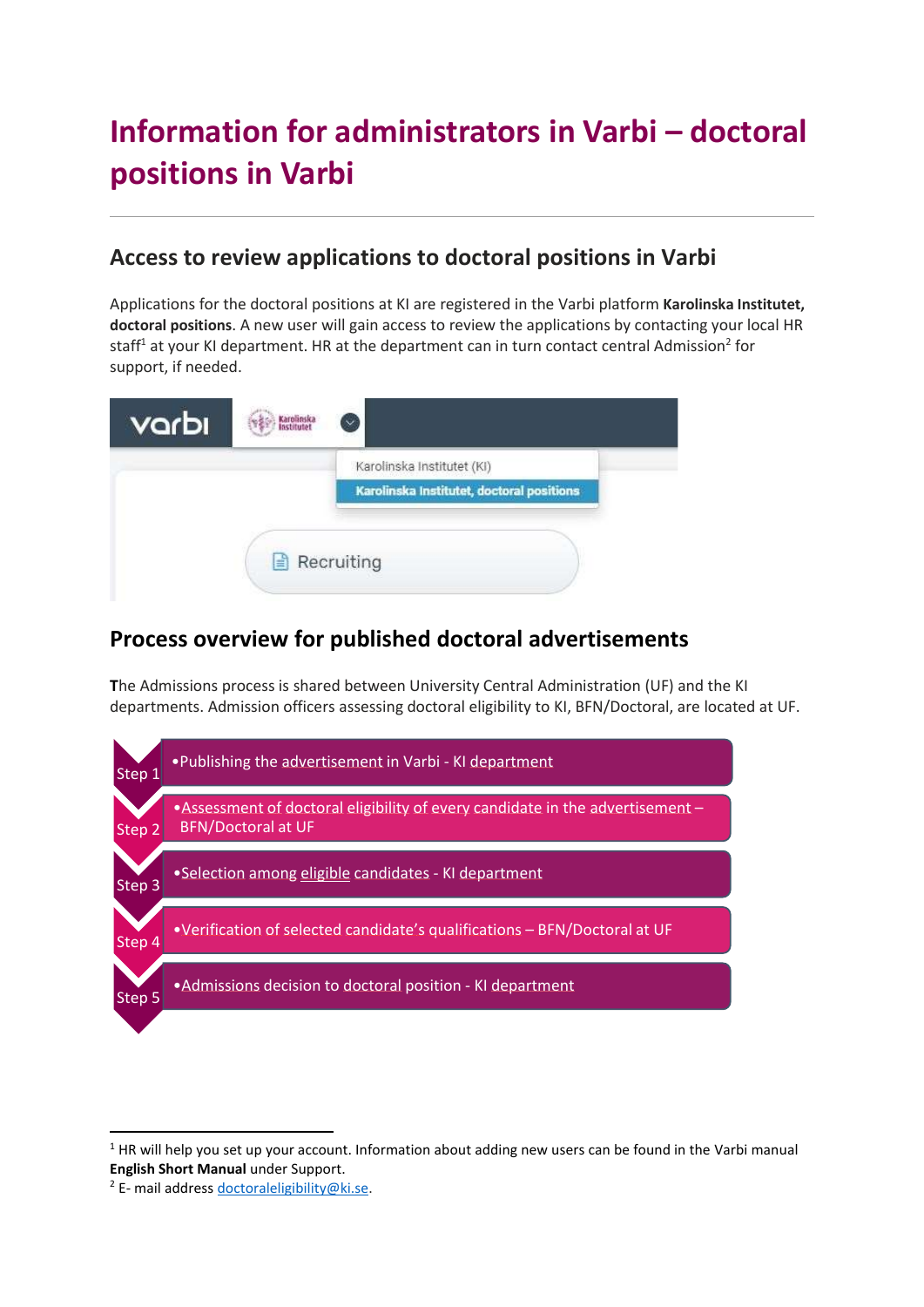#### **1. Publishing the advertisement in Varbi**

The departments at KI advertise the available doctoral positions in Varbi, in the platform **Karolinska Institutet, doctoral positions**. Use the available template, which is especially adjusted for doctoral positions. The already existing selection questions and information on doctoral eligibility to KI may not be altered or deleted. However, you may add additional selection questions and information to the template. Admission officers at BFN/Doctoral may begin their part of the admissions process as soon as the advertisement is published. The departments at KI do not need to inform BFN/Doctoral about the published advertisements, as we keep track of this every week ourselves.

#### **2. Assessment of doctoral eligibility of every candidate in the advertisement**

Admission officers at BFN/Doctoral will proceed with the assessments of doctoral eligibility to KI for all applying candidates. By the time every applicant has been assessed and the advertisement has passed its deadline, admission officers at BFN/Doctoral will inform the administrator for doctoral education and local HR at the department that all applicants have been assessed. In this stage, the recruiting department may turn to BFN/Doctoral regarding more information about particularly interesting candidates, for example if an interesting candidate has been deemed as ineligible (unauthorized) for doctoral education at KI in **Karolinska Institutet, doctoral positions**.

#### **3. Selection among eligible candidates**

At this step, the department may begin the selection process, including interviews with eligible candidates. When one eligible candidate has finally been selected for the doctoral position, the administrator for doctoral education will notify the name of the selected candidate and reference number for the advertisement. This can for example be made by answering the e-mail sent by BFN/Doctoral at e-mail addres[s doctoraleligibility@ki.se](mailto:doctoraleligibility@ki.se) that was sent to you when the assessments initially were finished (step 2 above).

#### **4. Verification of the selected candidate's qualification**

Admission officers BFN/Doctoral will in this step of the admissions process verify the selected candidate's qualifications. This might include asking the candidate for additional documentation to support their application. We will notify the administrator for doctoral education at KI and local HR at the KI department after the verification is complete and the Eligibility Statement (Behörighetsutlåtande) for eligibility to doctoral education at KI has been submitted to the selected candidate´s application in **Karolinska Institutet, doctoral positions**.

#### **5. Admissions decision to doctoral position**

The department can admit the eligible and verified selected candidate to doctoral education at KI. The Eligibility Statement is a mandatory attachment to the admission decision<sup>3</sup> of the selected candidate.

<sup>3</sup>Additional information about the Eligibility Statement is found in the document: [Anvisningar om rutiner för](https://medarbetare.ki.se/sites/default/files/2019/12/ki_anvisningar_rutiner_for_behorighet_forskarniva_dnr_1862018.pdf)  [bedömning av behörighet för samtliga sökande till utbildning på forskarnivå vid Karolinska Institutet](https://medarbetare.ki.se/sites/default/files/2019/12/ki_anvisningar_rutiner_for_behorighet_forskarniva_dnr_1862018.pdf) (in [Swedish only\).](https://medarbetare.ki.se/sites/default/files/2019/12/ki_anvisningar_rutiner_for_behorighet_forskarniva_dnr_1862018.pdf)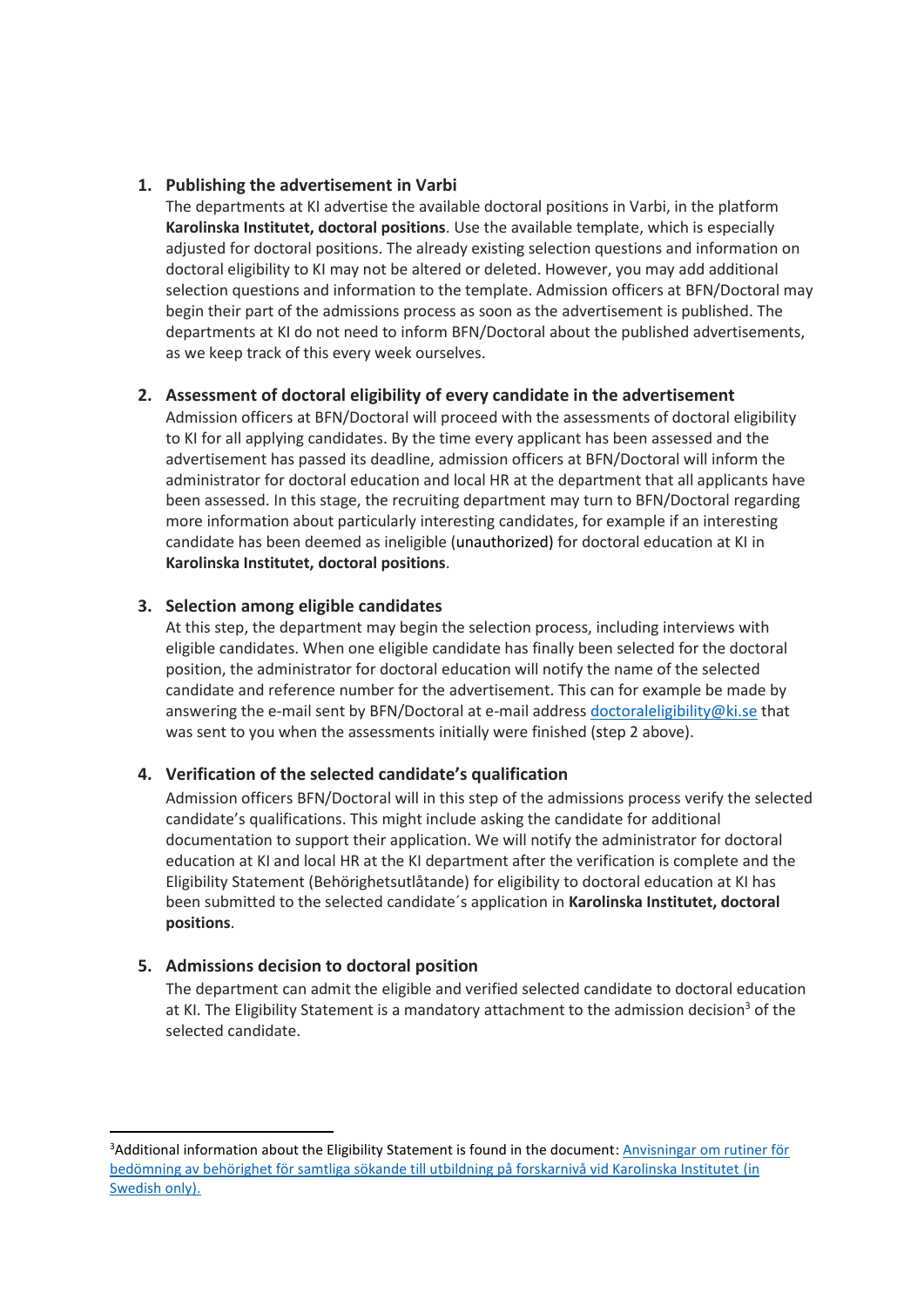# **Eligibility to Doctoral Education at KI**

A candidate is eligible to doctoral education at KI the candidate if he or she meets both the general and the specific entry requirements. The general eligibility requirement is stated in [the Higher](https://www.uhr.se/en/start/laws-and-regulations/laws-and-regulations/the-higher-education-ordinance/#chapter7)  Education Ordinance Chapt [7 section 39](https://www.uhr.se/en/start/laws-and-regulations/laws-and-regulations/the-higher-education-ordinance/#chapter7) (1993:100). The specific eligibility requirement is decided by Karolinska Institutet<sup>4</sup>.

Karolinska Instituted follows the guidelines developed by the Association of Swedish Higher Education (SUHF), and the Swedish Council for Higher Education (UHR) in the assessment of general and specific eligibility.

#### **The General Eligibility Requirement**

A prospective doctoral student meets the general entry requirement for doctoral education if he or she:

- 1. has been awarded a degree at advanced (equivalent to second cycle in Sweden) level, or
- 2. has satisfied the requirements for courses comprising at least 240 credits (ECTS) of which at least 60 credits (ECTS) were awarded at advanced level, or
- 3. has acquired substantially equivalent knowledge in some other way in Sweden or abroad.

The higher education institution may permit an exemption from the general entry requirements for an individual applicant, if there are special grounds ([the Higher Education Ordinance](https://www.uhr.se/en/start/laws-and-regulations/laws-and-regulations/the-higher-education-ordinance/#chapter7) Chapt 7 section [39.](https://www.uhr.se/en/start/laws-and-regulations/laws-and-regulations/the-higher-education-ordinance/#chapter7))

The university studies must be completed on an internationally recognized university.

#### **Additional information about general eligibility requirement:**

- A university degree on the advanced level means that the prospective doctoral candidate must hold a degree that corresponds to Swedish degree at the advanced (second level) cycle, usually a Swedish magister or master's degree diploma. It is not always the case that for example a foreign master's degree diploma or Medical Degree Diploma corresponds to the Swedish degree at the advanced level.
- Credits refers to ECTS credits. A person, with foreign master level education from outside the EU/EHEA area, who holds 60 credits, is not certain to have satisfied at least corresponding 60 ECTS on the advanced level in Sweden.
- Equivalent knowledge refers to other relevant knowledge or experience that can replace the requirement of academic education. It can for example be experience of working as a scientist or publishing scientific articles in scientific papers published in PubMed or Web of Science.<sup>5</sup>

<sup>4</sup> *[Antagningsordning till utbildning på forskarnivå vid Karolinska Institutet](https://medarbetare.ki.se/media/1775/download)*, Dnr: 1-419/2018.

<sup>5</sup> Assessing equivalent knowledge for general eligibility for doctoral education | Karolinska Institutet Utbildning [\(ki.se\)](https://education.ki.se/assessing-equivalent-knowledge-for-general-eligibility-for-doctoral-education)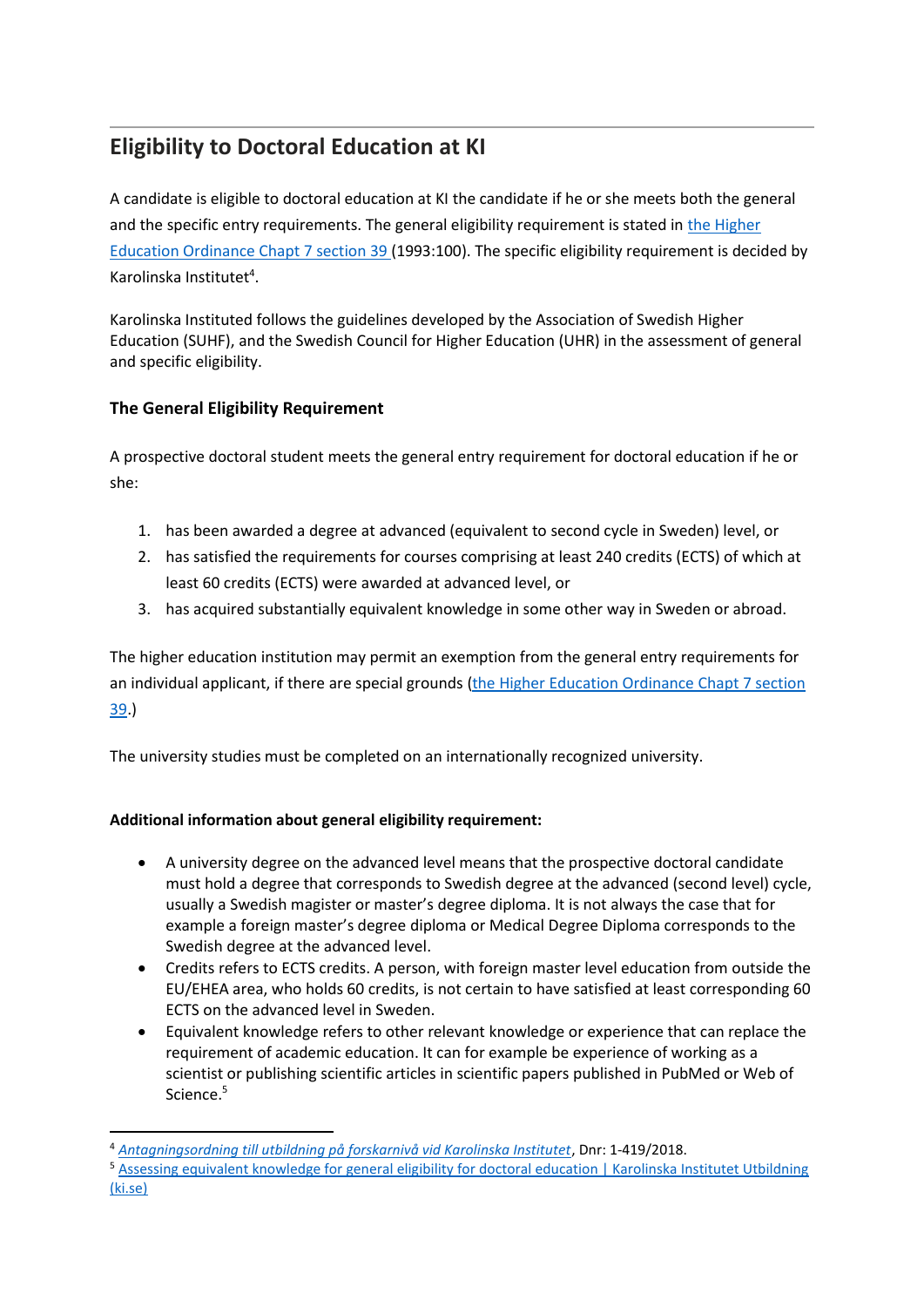#### **The Specific Eligibility Requirement**

All prospective doctoral students must show proficiency in English equivalent to the Swedish upper secondary school course English B/English 6, with a passing grade.

A prospective doctoral candidate meets the specific eligibility requirement if he or she:

- meets the general entry requirements according to point 1 or 2, through academic credentials from a Nordic higher education institution
- has previous university studies (this only applies to candidates with education from certain countries), or
- has taken an accepted English language proficiency test, for example IELTS or TOEFL IBT with approved result, or
- has upper secondary school studies accepted by the Swedish Council for Higher Education (UHR) (this only applies to candidates with education from certain countries).

You find more information about the specific [eligibility requirement](https://education.ki.se/english-language-requirements-for-doctoral-education) on our web site.

### **Documentation Requirements and Verification**

A prospective doctoral student must show that they meet the eligibility requirements to KI. He or she is required to submit their academic degree diplomas, Transcript of Records, and proof of their language proficiency in English.

During the time the announcement for the doctoral position is open, BFN/Doctoral reviews the applications and makes preliminary assessments of all candidates' doctoral eligibility. At this stage, there is no comprehensive examination of the submitted documentation to see if they fulfill the documentation requirement. It is possible that a candidate is assessed eligible even though all documentation requirements are not yet submitted or not correctly issued by their home universities.

When the department has selected their candidate for the doctoral position, BFN/Doctoral will verify the candidate qualifications by requesting the remaining documentation from the candidate. Note, however, that the documents needed to support their application was already asked for during the time the candidate registered their application in Varbi.

# **Required documentation**

During the registration of an application in Varbi, all applicants are advised to submit documentation that proves they meet the general and specific eligibility requirements. They also find information about documentation formalities on our website $6$ .

<sup>6</sup> <https://education.ki.se/entry-requirements-to-doctoral-education-at-karolinska-institutet-ki>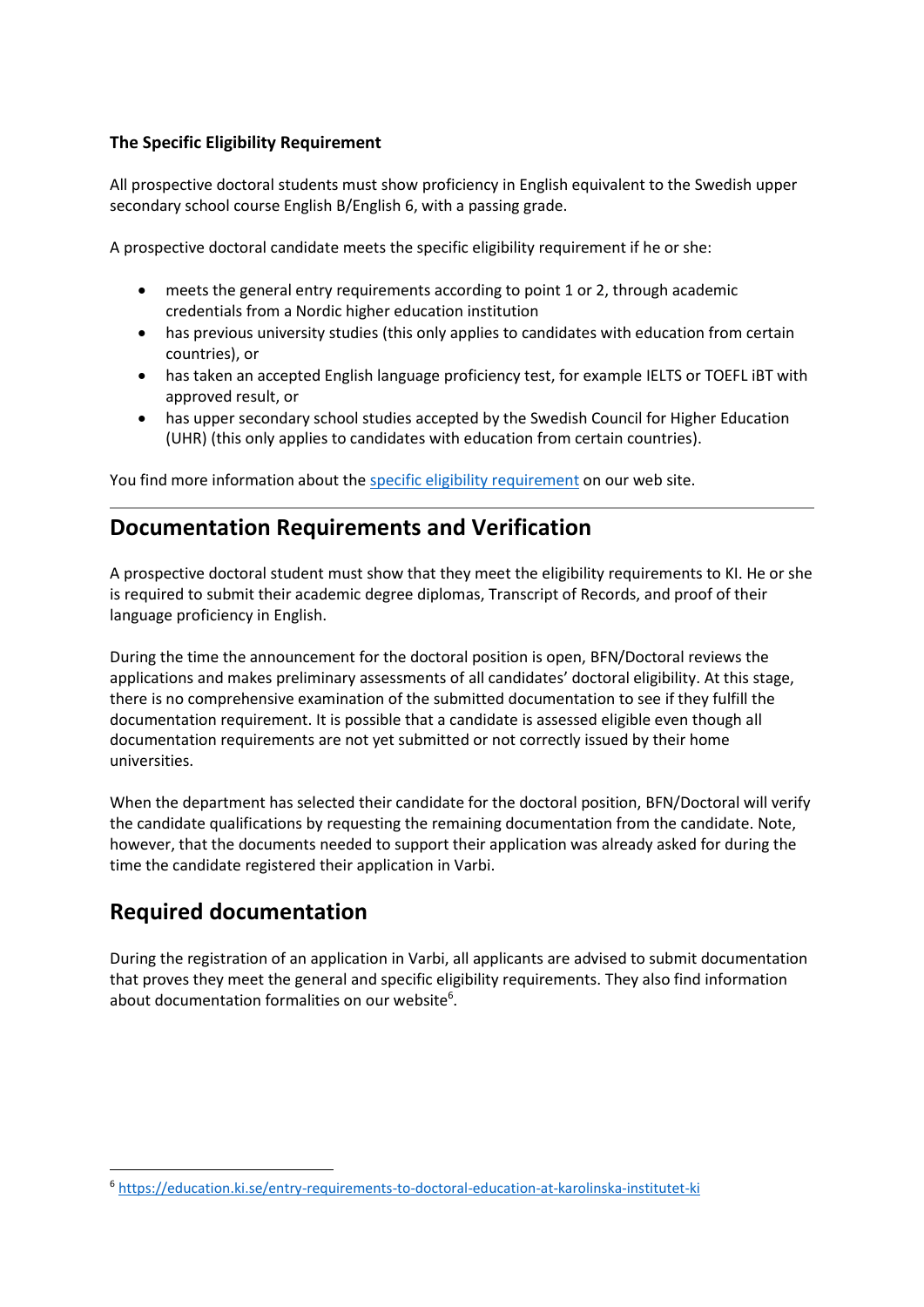# **Functions used by BFN/Doctoral in Karolinska Institutet, doctoral positions**

**Markings and comments on the applications used by BFN/Doctoral**

| B Show Applications - C Write message   C Book interview |               |  |  |  |                                   | More actions / |         |                                               |  | Change status -                           |  |
|----------------------------------------------------------|---------------|--|--|--|-----------------------------------|----------------|---------|-----------------------------------------------|--|-------------------------------------------|--|
|                                                          | <b>B NAME</b> |  |  |  | . TO THE SOURCE SUBMITTED BY CITY | STATE.         | COUNTRY | YEAR OF BIRTH POINTS HARKING PURDEDATE STATUS |  |                                           |  |
|                                                          |               |  |  |  | 7 14 W 2022-02-17 GOTEBORG        |                | (weden  | 1978                                          |  | $  t (0, +)$ 17.Feb.2024 <b>Competing</b> |  |

- 1. Everyone involved in applications in the advertisement may use **markings** (points and letters) and **comments** on the applications during the whole admission process. BFN/Doctoral uses the Comment function to write the assessment, as well as the letter "Q" to mark that the application has been assessed.
- 2. Users at the KI departments may use grading- and letter markings.
- 3. Statuses **Competent** or **Unauthorized** may only be used by Admission Officers at UF while applications are being assessed. KI departments may not use statuses **Competent** or **Unauthorized**, which are reserved for BFN/Doctoral.

#### **The Eligibility Statement is stored among files**



The issued Eligibility Statement is attached to the selected candidate's documents in Varbi as well as e-mailed by BFN/Doctoral to HR and the administrator of doctoral education at the department. You will be able to access the Eligibility Statement by clicking on the applicant's files under the tag Application.

# **The eligibility assessment process of applicants to a position that is exempt from the advertising requirement**

Admission officers, BFN/Doctoral, at UF at KI are responsible for assessing and verifying applications to the doctoral positions that are exempt from the advertising requirement. This applies for both so called "clinical doctoral students" with employment outside of KI, as well as holders of scholarships and other collaborations where the doctoral position has already been announced in a previous competition process with others.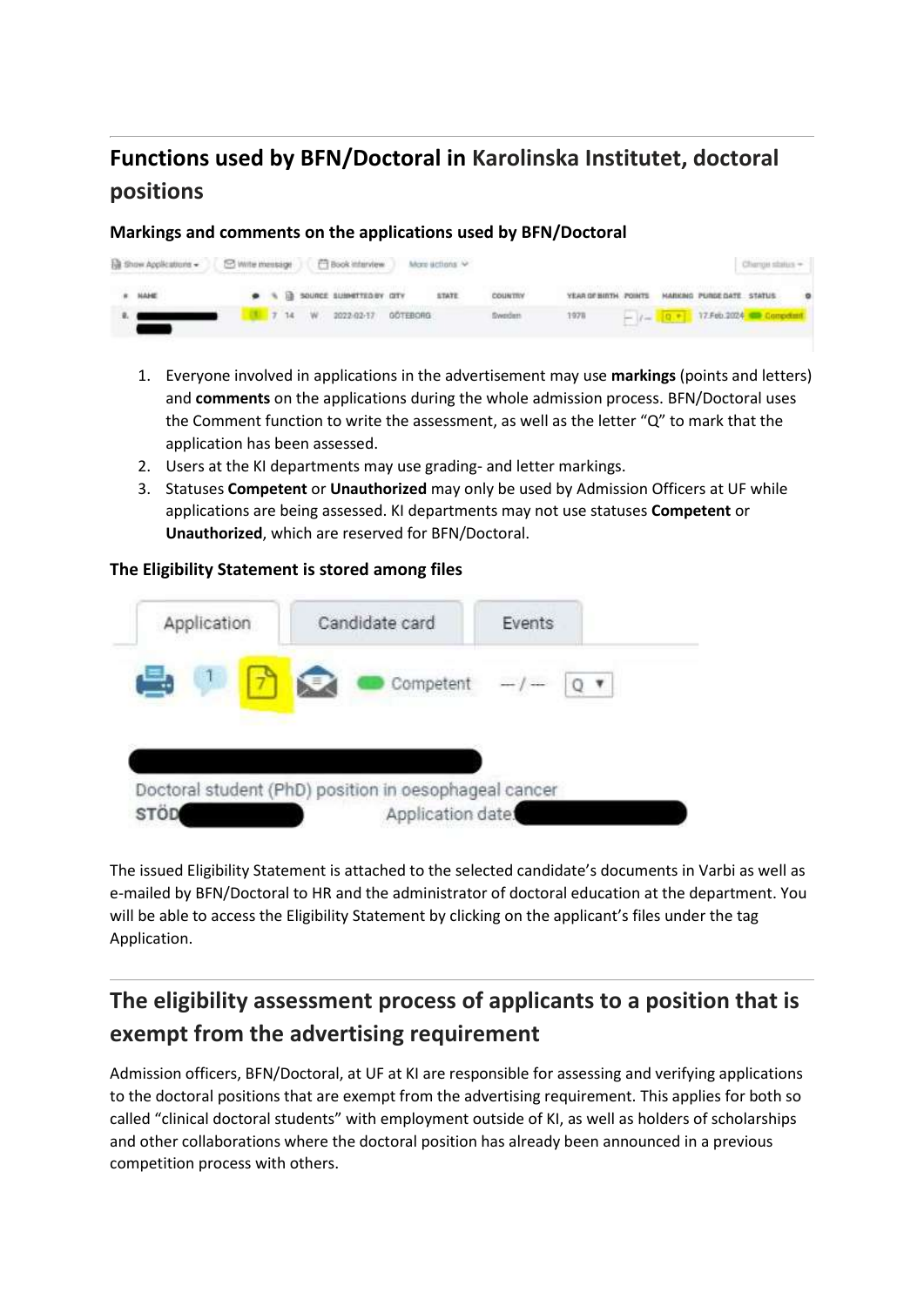#### **Link to the advertisement for doctoral positions exempt from the advertisement requirement**

The candidates gain access to KI **Karolinska Institutet, doctoral positions** through a link to an unpublished advertisement. The link is available at the front page of **Karolinska Institutet, doctoral positions'** platform, in the bottom part of the column on the right side. The link is also distributed by e-mail to the administrators of doctoral education and HR staff at all KI departments. This unpublished advertisement is created and published by BFN/Doctoral at the end of every year. It contains information about the eligibility requirements for doctoral education at KI.

#### **Process for assessment and verification of clinical doctoral candidates (the unpublished advertisement)**



#### **1. Assigning the link to the advertisement to the candidate**

The link to the announcement that is exempt from the advertisement requirement is assigned by the administrator for doctoral education at the recruiting department directly to the candidate.

#### **2. Submit documents to the application**

The candidate receives the link to the announcement in **Karolinska Institutet, doctoral positions** from the administrator for doctoral education at KI. During registration the candidate submits all documentation needed to prove that they meet the eligibility requirement for doctoral education at KI. The moment the application is placed in Varbi by the candidate, an automatic e-mail is sent to the mailbox [doctoraleligibility@ki.se](mailto:doctoraleligibility@ki.se) informing Admissions Officers at UF that an application has been made.

#### **3. Assessing doctoral eligibility and verification of submitted documents**

Admission Officers at KI will assess and verify the authenticity of the submitted documents. Applications registered in this advertisement are prioritized by UF. BFN/Doctoral will also communicate with the candidate if they need to complete their applications. Once the eligibility is proved and verified, Admissions Officers will attach the Eligibility Statement (Behörighetsutlåtande) to their application, as well as send it by e-mail to both the administrator for doctoral education and HR staff. BFN/Doctoral will also inform the candidate that the Eligibility Statement is issued and sent to their KI department.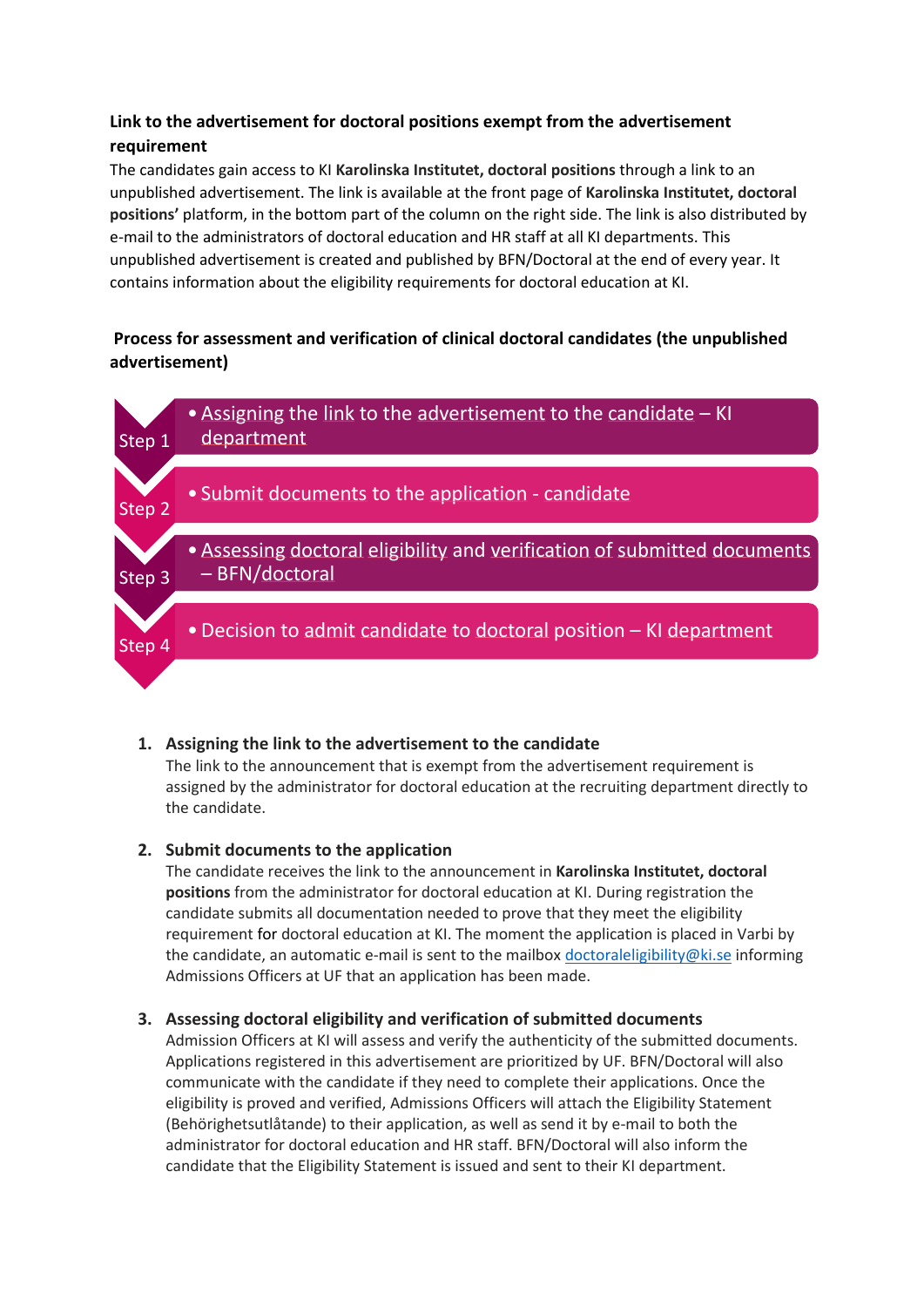#### **4. Decision to admit candidate to doctoral position**

The decision to admit the candidate to doctoral education is made at the KI department. The Eligibility Statement is a mandatory attachment to the admission decision. A candidate who is not eligible for doctoral education cannot be admitted to doctoral education at KI.

### **Frequently Asked Questions**

#### **1. How long will it take for Admission Officers at UF to assess and verify the candidate's documentation?**

#### *Published advertisements*

BFN/Doctoral can begin assessing the applications during the time the advertisement is published and proceed with assessments while the advertisement is still open for new applications. The amount of time that the assessment of all candidates takes depends on how many other advertisements are published at the current moment and how many candidates are applying for the doctoral positions. Generally, all candidates in the advertisement are assessed within a week after the advertisement's deadline. At busier times when many advertisements are published during the same period, the assessments might take up to three weeks after deadline. BFN/Doctoral will inform the administrators for doctoral education and HR staff if the assessments seem to take more time.

#### *Position that is exempt from the advertising requirement (the Unpublished advertisement)*

BFN/Doctoral will prioritize these applications and begin as soon as possible after the application has been placed in Varbi.

#### **2. Can supervisors assess especially interesting candidates before deadline has passed in a published advertisement?**

Yes, however candidates cannot be selected, interviewed, or admitted before every application in the advertisement has been assessed, and after the deadline has passed. Only eligible candidates can be interviewed.

Changes in the application statuses in Varbi should not be made during the time that BFN/Doctoral are assessing applications. However, it is fine to make comments or other markings that are possible in Varbi, for example to grade applications with letters or numbers. In this way, BFN/Doctoral and KI departments can work simultaneously in the announcement.

#### **3. When can the supervisor begin interviewing interesting candidates and what are the rules applied to this?**

Interviews are part of the selection process and may hence only be carried out with eligible applicants after the deadline has passed and when every candidate has been assessed by BFN/Doctoral.

Note that the main principle is that you await until every applicant has been assessed by BFN/Doctoral (until all applicants have either status **Competent** or **Unauthorized** before selection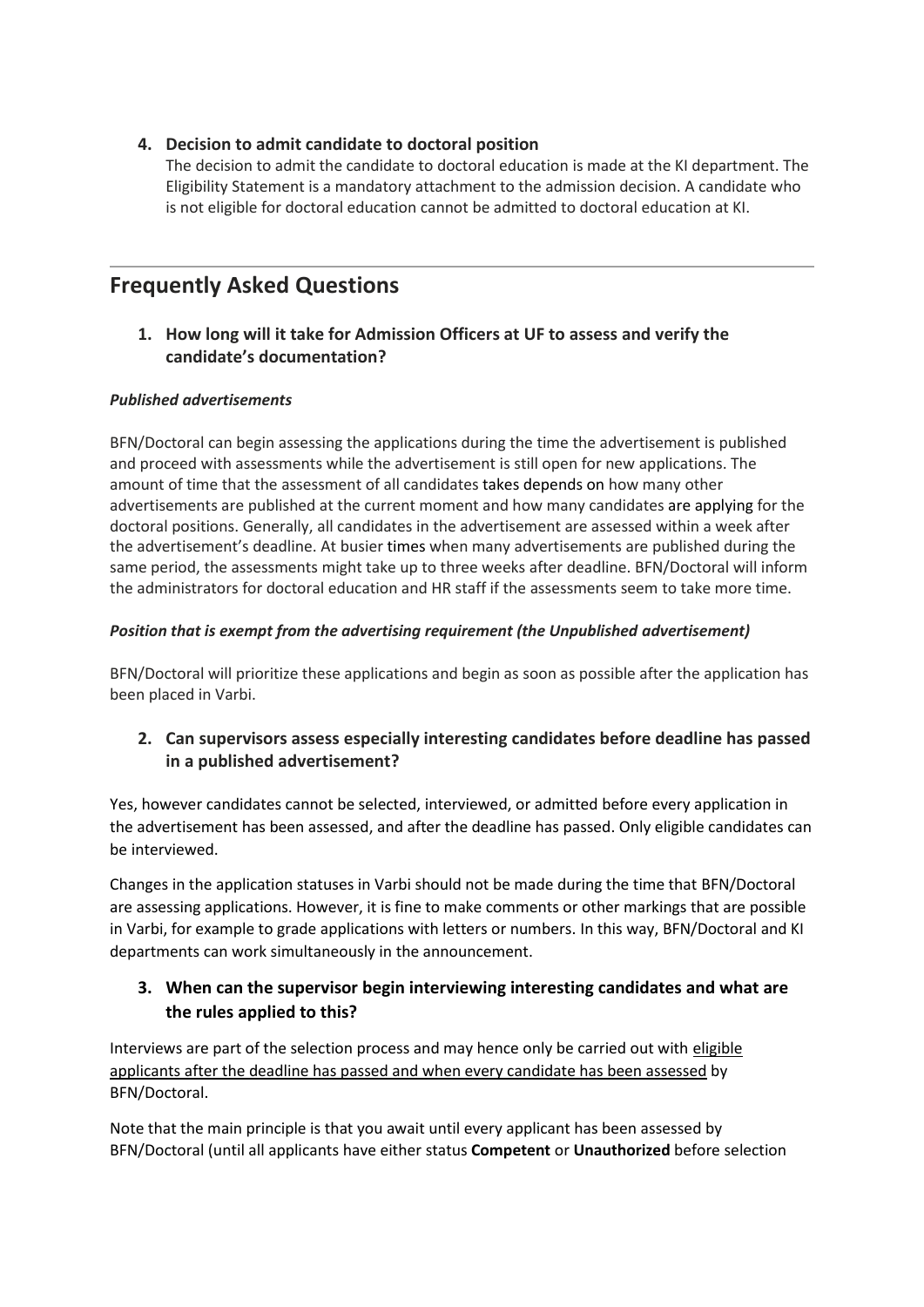takes place. Applicants who are marked with status **Unauthorized** in Varbi may not be included in the selection process and hence may not be interviewed.

If you have any questions or information about a certain candidate marked as **Unauthorized**, please contact Admissions by sending an email to [doctoraleligibility@ki.se.](mailto:doctoraleligibility@ki.se) BFN/Doctoral can answer and explain the assessment that has been made. We may also examine if new information may lead to reconsideration of the assessment.

If a reconsideration is made and the candidate is eligible to doctoral education at KI, you can proceed in the selection process with the candidate. If the candidate remains unauthorized for doctoral education at KI, the candidate is disqualified from the recruiting process.

#### **4. Which markings in Varbi can we make use of?**

The markings in the status column **Competent** or **Unauthorized** in **Karolinska Institutet, doctoral positions** are intended for Admission Officers at UF. Do not change these statuses during the time BFN/Doctoral are making the assessments. It is, however, fine to make markings such as comments or grading the candidates using the number- or letter column. Once BFN/Doctoral has informed you that every candidate in the announcement has been assessed it is possible for you to use the markings **Competent** or **Unauthorized**.

#### **5. How is an assessment of substantially equivalent knowledge made?**

Those who are likely to fall short of the general entry requirements (a degree on the Swedish advanced level or ongoing university studies that amounts to at least 240 ECTS of which at least 60 are on the Swedish advanced level) but possess alternative research credit or experience can apply for an assessment of equivalent knowledge. This can only be made if the applicant actively applies for it, using the instructed form<sup>7</sup>, or in the case that the KI department requests us to thoroughly examine a specific candidate's qualifications who is assessed as unauthorized. Note that the candidate must also meet the specific eligibility requirement). Information about this assessment is always part of the information in the advertisements and it is the responsibility of the candidates to apply for this assessment.

Information abou[t substantially equivalent knowledge](https://education.ki.se/assessing-equivalent-knowledge-for-general-eligibility-for-doctoral-education) in some other way in Sweden or abroad.

#### **6. What is an Eligibility Statement (Behörighetsutlåtande) and what is its purpose?**

When a candidate is selected by the KI department, an Eligibility Statement is issued by BFN/Doctoral (if the candidate is in fact eligible and verified). The Eligibility Statement is attached to the candidate's application in Varbi and sent to the administrator of doctoral education and HR staff at the recruiting department.

The Eligibility Statement is proof that the candidate has met the eligibility requirements for doctoral education at KI. It is a prerequisite to be admitted to education at doctoral education and is therefore a mandatory attachment to the admission's decision made by the Head of Department.

Furthermore, the Eligibility Statement contains information needed to register the candidate in Ladok.

<sup>7</sup> <https://education.ki.se/assessing-equivalent-knowledge-for-general-eligibility-for-doctoral-education>